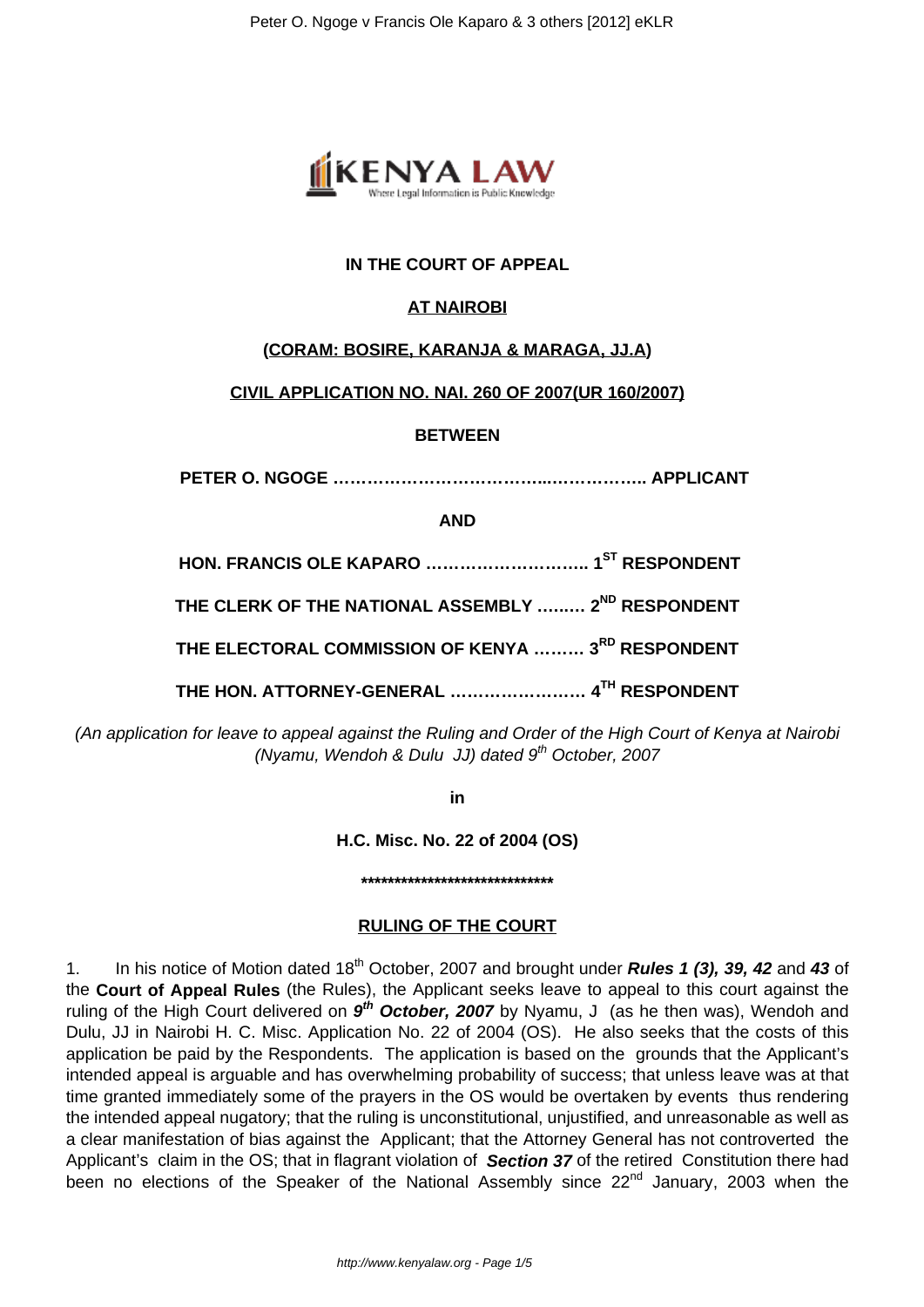President, nominated members and constituted the National Assembly; and that this Court should uphold the Constitution as the supreme law of this country by granting the leave sought.

2. The facts giving rise to this application are briefly these. After the 2002 General Elections in Kenya, the Hon. Ole Kaparo and the Applicant were nominated as candidates to contest for election to the office of the Speaker of the Kenyan National Assembly. Those elections were held in Parliament Buildings on 9<sup>th</sup> January, 2003 and were presided over by the Clerk of the National Assembly, the second Respondent. Hon. Ole Kaparo, the first Respondent garnered 205 votes while the Applicant garnered 2 votes. Consequently the Clerk declared the first Respondent the winner.

3. Aggrieved by those results, on  $12<sup>th</sup>$  January, 2004 the Applicant filed Nairobi H. C. Misc. Application No. 22 of 2004 and sought several declarations. Those relevant to this appeal were to the effect that the purported election of the Speaker was unconstitutional and therefore null and void. The Applicant's contention was premised on the ground that under **Section 31** of the retired Constitution which was operative at that time, the National Assembly consisted of both elected and nominated members of Parliament. The President appointed nominated members of Parliament on 22<sup>nd</sup> January, 2003. As of  $9<sup>th</sup>$  January, 2003, therefore, the National Assembly was not properly constituted and according to the Applicant, it was actually non-existent hence his contention that the purported election of the Speaker on  $9<sup>th</sup>$  January, 2003 was null and void. The other declarations the Applicant sought in that OS were that anything the first Respondent and or the National Assembly did under the superintendence of the first Respondent was also illegal and as such null and void.

4. Upon being served, the Respondents engaged various counsel to represent them. By a Notice of Appointment of Advocate dated 4<sup>th</sup> May, 2004 signed by D.O. Rabala, the Litigation Counsel, and filed in Court on 6<sup>th</sup> May, 2004, the Hon. the Attorney General intimated that he would act for himself in the matter. On 30<sup>th</sup> January, 2004 Jemimah Keli Advocate entered appearance for the Electoral Commission of Kenya. On 19<sup>th</sup> August, 2004, M/s Oraro & Co. Advocates entered appearance for the Clerk of the National Assembly, the second Respondent.

5. In his Chamber summons dated  $8<sup>th</sup>$  October, 2007 the Applicant sought a review of the earlier High Court order of 27<sup>th</sup> June, 2007 on the grounds that Mr. George Oraro, Advocate had intermeddled with the proceedings by purporting to appear and raising a preliminary objection on behalf of the National Assembly which was not a party. He based his prayer for review on a letter dated  $27<sup>th</sup>$  July, 2004 which he claimed the Attorney General had written purporting to appoint Mr. Oraro to act for the National Assembly. The Applicant also took issue with Ms Jemimah Keli appearing for the Electoral Commission of Kenya (ECK) and Stella Munyi appearing for the Attorney General. According to the Applicant, Ms Keli was an employee of ECK and was therefore not supposed to appear for her employer. He contended that Ms Munyi having not filed any Notice of Appointment, she should not have been allowed to appear for the Attorney General or the first Respondent.

6. In response to that Application, M/s Oraro & Co. Advocates filed a notice of preliminary objection challenging the competence of the application. After hearing arguments on that preliminary objection, the High Court struck out the affidavit in support of that application as being scandalous and consequently dismissed the application itself. It is against that order that the Applicant seeks leave to appeal.

7. Relying on his affidavit in support of the application, Mr. Ngoge, the Applicant reiterated the grounds upon which this application is brought as summarized above and added that since the appointment of the nominated members of the National Assembly, the Clerk of the National Assembly had refused to place the Applicant's application to be elected Speaker dated 3<sup>rd</sup> January, 2003 on the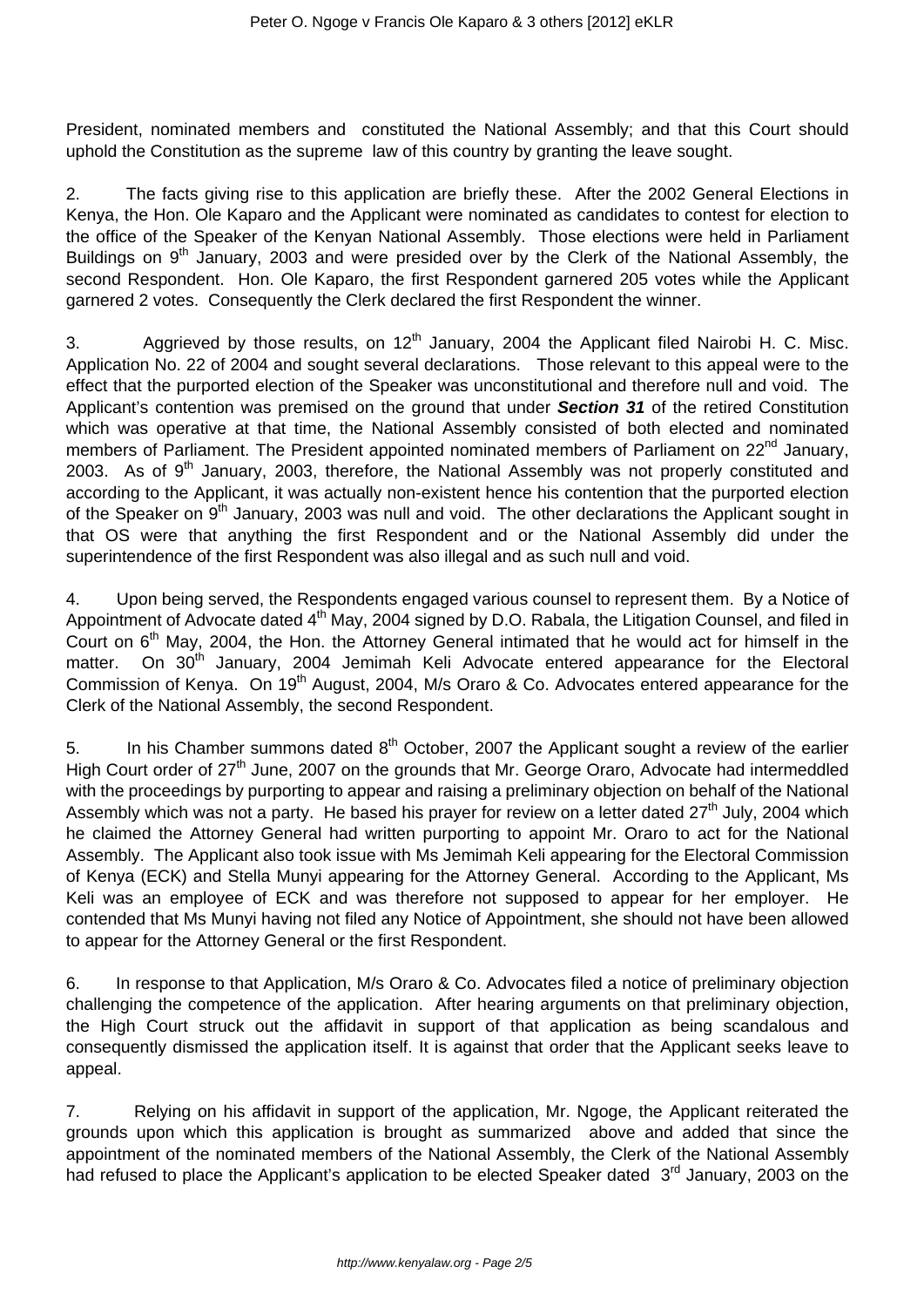floor of the House; that despite the fact that the Attorney General had filed a notice of appointment of advocate as appearing for all the Respondents in the OS, the learned Judges exhibited open bias and intellectual dishonesty by allowing Mr. George Oraro, who had not and could not have been appointed to act for the National Assembly as he was at that time suing it, to appear for the National Assembly which was not even a party to the OS and ambush the Applicant with a preliminary objection as to the competency of his OS; that the learned Judges of the High Court erred in allowing Mr. Oraro to raise a preliminary objection and thereby buy time for the first Respondent who had not been elected Speaker to illegally continue exercising the powers and performing the functions of that office; that learned Judges of the High Court exhibited open bias by dismissing the Applicants application and refusing to grant him leave to appeal without assigning any reasons therefor; and that in the circumstances the Applicant's intended appeal is arguable and this court will also subvert the Constitution if it does not grant him leave to appeal. The Applicant concluded that even though his intended appeal has been overtaken by events its determination will nevertheless vindicate and enable him to sue for damages.

8. The application is opposed. Mr. Amoko, holding brief for Mr. Oraro for the second Respondent, submitted that this application is frivolous and vexatious as the Applicant has not demonstrated that he has an arguable appeal. He submitted that Mr. Oraro filed a notice of appointment and raised the preliminary objection on behalf of the 2<sup>nd</sup> Respondent and not the National Assembly. Given the fact that the Applicant was complaining of delay, he concluded, the High Court was right in refusing to grant him leave so that it could proceed with the hearing of the OS itself before the first Respondent, whose election as Speaker of the National Assembly the Applicant was challenging, served his full term.

9. Mr. Owino, holding brief for Mr. Murgor for the 3<sup>rd</sup> Respondent, associated himself with Mr. Amoko's submissions in opposing this application. Ms Munyi for the fourth Respondent, also opposed the application. She submitted that as the matter was urgent, the High Court was entitled to deny the Applicant leave so that it could proceed to hear the main application.

10. In response to those submissions, the Applicant maintained that Mr. Oraro raised the preliminary objection on behalf of the National Assembly which was not a party in the matter. In allowing him to raise the preliminary objection, the High Court denied the Applicant his right to a fair hearing contrary to **Section 77** of the retired Constitution.

11. We have considered these rival submissions and carefully read the record in this application. As we have pointed out the Applicants main complaint in the OS was that the first Respondent had irregularly been elected Speaker and sought that the matter be heard expeditiously. Instead of pursuing that course of action, he started challenging counsel appearing for the parties. It was none of his business which counsel appeared for which party. At any rate that contention was totally misconceived.

12. In respect of Mr. Oraro, the Applicant completely misapprehended the import of the Attorney General's letter of 27<sup>th</sup> July, 2004. The Attorney General never appointed Mr. Oraro to appear for the National Assembly. For ease of reference we would like to set out verbatim the contents of that letter. It read:

**"The Hon. Speaker has asked me to identify a suitable advocate to represent the National Assembly in the above case. In consultation with the Hon. Speaker, I have identified you as such an advocate.**

**If you accept the brief, please immediately get in touch with Mr. Samuel W. Ndindiri, the Clerk of National Assembly for instructions.**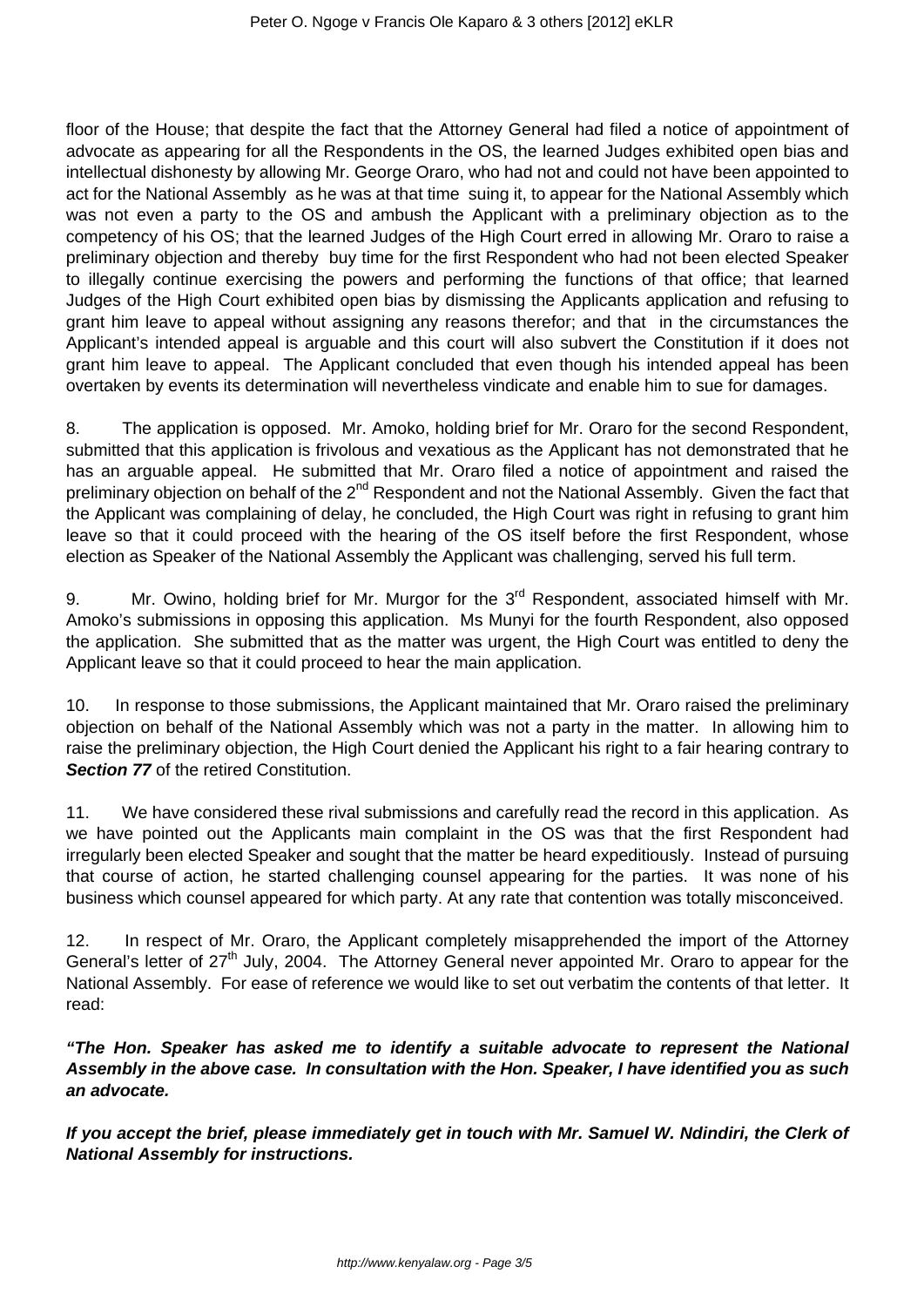## **Please note that the National Assembly will be responsible for your fees and disbursements and therefore you should agree with the said Clerk, the terms of your engagements."**

By this letter the Attorney General did not appoint Mr. Oraro to act for the National Assembly or any other party in the OS. This is a letter of introduction and recommendation. All that the Attorney General did was to recommend Mr. Oraro to the Speaker. It was the Speaker who finally decided to engage Mr. Oraro and pay his fees.

13. The Applicant has made heavy weather of Mr. Oraro raising a preliminary objection on behalf of the National Assembly which is not a party to the OS. That contention has no basis. As we have pointed out, M/s Oraro & Co. Advocates entered appearance for the second Respondent. That firm drew and filed the preliminary objection dated  $8<sup>th</sup>$  August, 2007, challenging the competence of the OS itself. It also drew and filed the first Respondent's replying affidavit sworn on 6<sup>th</sup> September, 2004 by Mr. Samuel W. Ndindiri who was then the Clerk of the national Assembly. In the handwritten proceedings exhibited by the Applicant on page 421 of the record of this motion, Mr. Oraro is recorded as stating that he appeared for the second Respondent only. It is after that that he proceeded to raise the preliminary objection that led to the dismissal of the Applicant's application of  $8<sup>th</sup>$  August 2007.

14. We do not on our part see anything wrong even if Mr. Oraro raised that preliminary objection on behalf of the National Assembly through its Clerk who was a party. The Applicant's main complaint in the OS was that as the National Assembly had not been properly constituted as of  $9<sup>th</sup>$  January, 2003, the Clerk of the National Assembly erred in conducting the election of the Speaker. In conducting the elections, the Clerk was discharging his official duties, albeit according to the Applicant, irregularly. As far as the Speaker was concerned, and in our view rightly so, that is a matter that concerned the National Assembly. It should be recalled that among the prayers the Applicant sought in the OS included declarations that whatever the first Respondent did in his capacity as the Speaker of the National Assembly and whatever businesses the National Assembly transacted under his superintendence are null and void. Although we doubt if any court properly directing itself in the matter could issue such declarations against the National Assembly, the National Assembly was right to be jittery in the matter and could therefore not sit back and risk its businesses being declared null and void. In our view, the National Assembly was therefore entitled to be represented and heard in the OS. We suppose the reason why it did not apply to be joined in the OS is because its Clerk, in his official and not private capacity, was already a party and so it would ventilate its views through him.

15. We are in no doubt that the Applicant's chamber summons dated  $8<sup>th</sup>$  October, 2007 was a frivolous side show intended to keep the OS pending in court. We therefore find that the High Court was right in dismissing it so that it could deal with the issues raised in the OS before the first Respondent, whose election the Applicant was challenging, served his full term. Granting leave to appeal will not only be a waste of judicial time but will also assist the Applicant to perpetuate his side shows. We accordingly dismiss this motion with costs to the Respondents.

# **DATED and delivered at Nairobi this 20th day of April 2012**

### **S.E.O. BOSIRE**

**……………………….**

**JUDGE OF APPEAL**

**W. KARANJA**